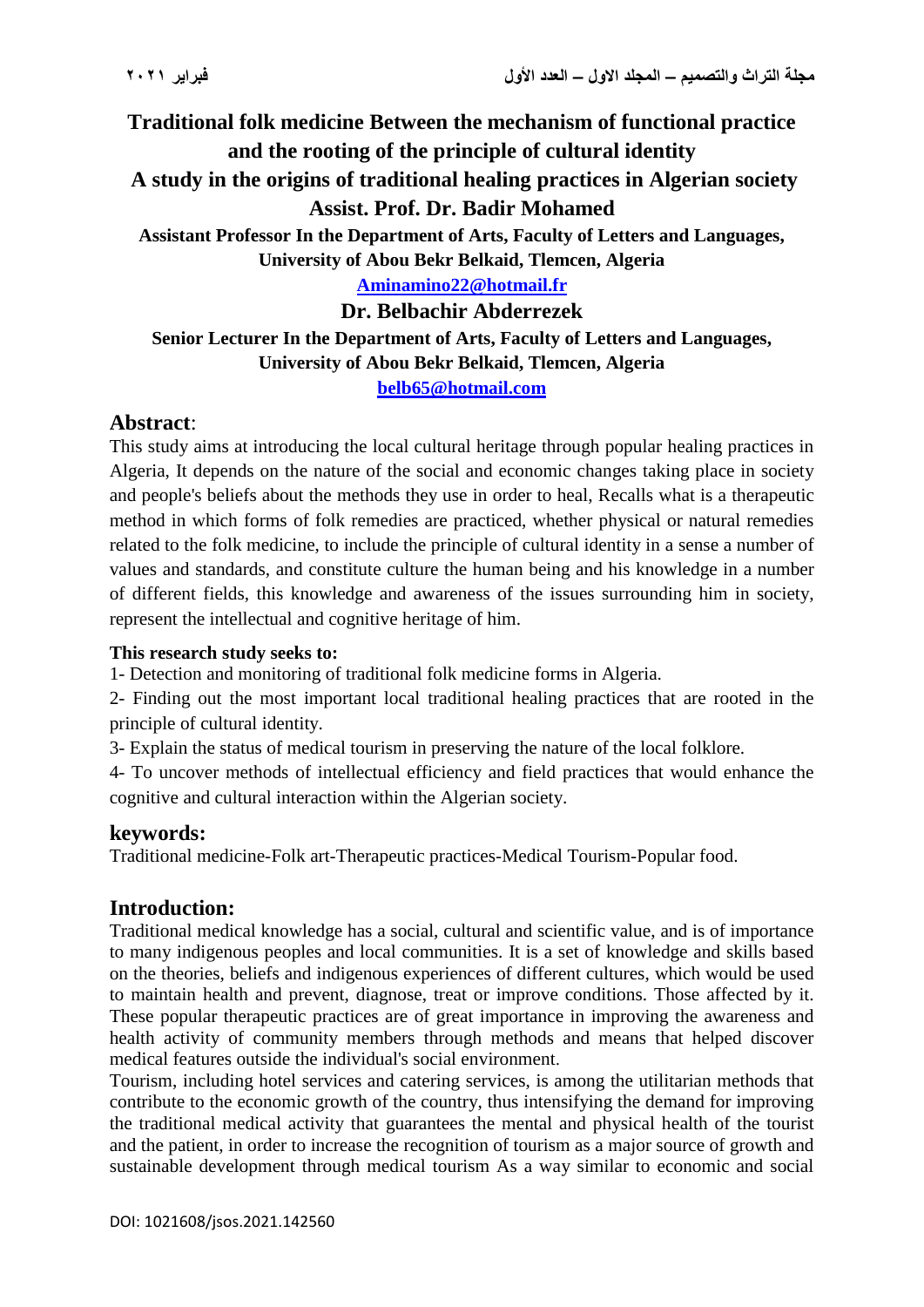development and cultural appreciation, as tourism in the current era is no longer just an entertainment and entertainment activity for the human being, but rather is the industry of its dimensions, objectives and role in increasing national income and exchanging scientific and intellectual experiences in the fields of work and investment and in improving social, environmental and cultural conditions. Spur economic convergence between states and nations, and a means of intellectual and social communication.

Based on the aforementioned, the features of the main problem are determined according to the following proposition: To what extent can traditional healing practices or folk medicine be considered a folk art and a distinct cultural heritage? Does this uniqueness in our time give a necessity to preserve the origin of cultural identity and activate the mechanisms of traditional practices of folk medicine in Algerian society?

# **Research Objective:**

### **This research study seeks to:**

-1Detection and monitoring of traditional folk medicine forms in Algeria.

-2Finding out the most important local traditional healing practices that are rooted in the principle of cultural identity.

-TExplain the status of medical tourism in preserving the nature of the local folklore.

-4To uncover methods of intellectual efficiency and field practices that would enhance cognitive and cultural overlap within the Algerian society.

# **Research Importance:**

 The importance of this study stems from the fact that it addresses a social phenomenon present in our society, as we try through it:

1. Knowing the forms of folk traditional medicine.

2. Standing on folk practices during the healing process of various traditional treatments in Algerian society.

Highlighting medical tourism and its role in improving the health and economic conditions of the country.

3. The cultural role in the diversity of knowledge and local folklore

4- This folk art gives the possibility of an accurate description of the treatment process with the available means, for a more in-depth and comprehensive knowledge of social and cultural dimensions related to man.

### **Conclusion:**

### **Rather, it was extracted in the context of this research, and is mainly represented in:**

Identifying a set of changes related to old inherited habits, for various traditional therapeutic practices of a popular nature that all members of society circulate on, as a result of the internal environment, from a natural, social, even cultural and economic point of view, and a number of changes that occur to that.

The need to take into account the modern perspective of interest in medical tourism is an indication of concern for the health of the individual in general.

 \_National interest in the country's components of natural resources and the environmental climate are available and devoted to the benefit of the tourist and the patient.

 \_Continuity and activation of continuity, expansion, development and development on fixed assets and ideological roots that form cultural identity.

Preserving the elements of medical tourism in Algeria.

Achieving helpful patterns by activating comprehensive quality standards for health services in the context of medical tourism.